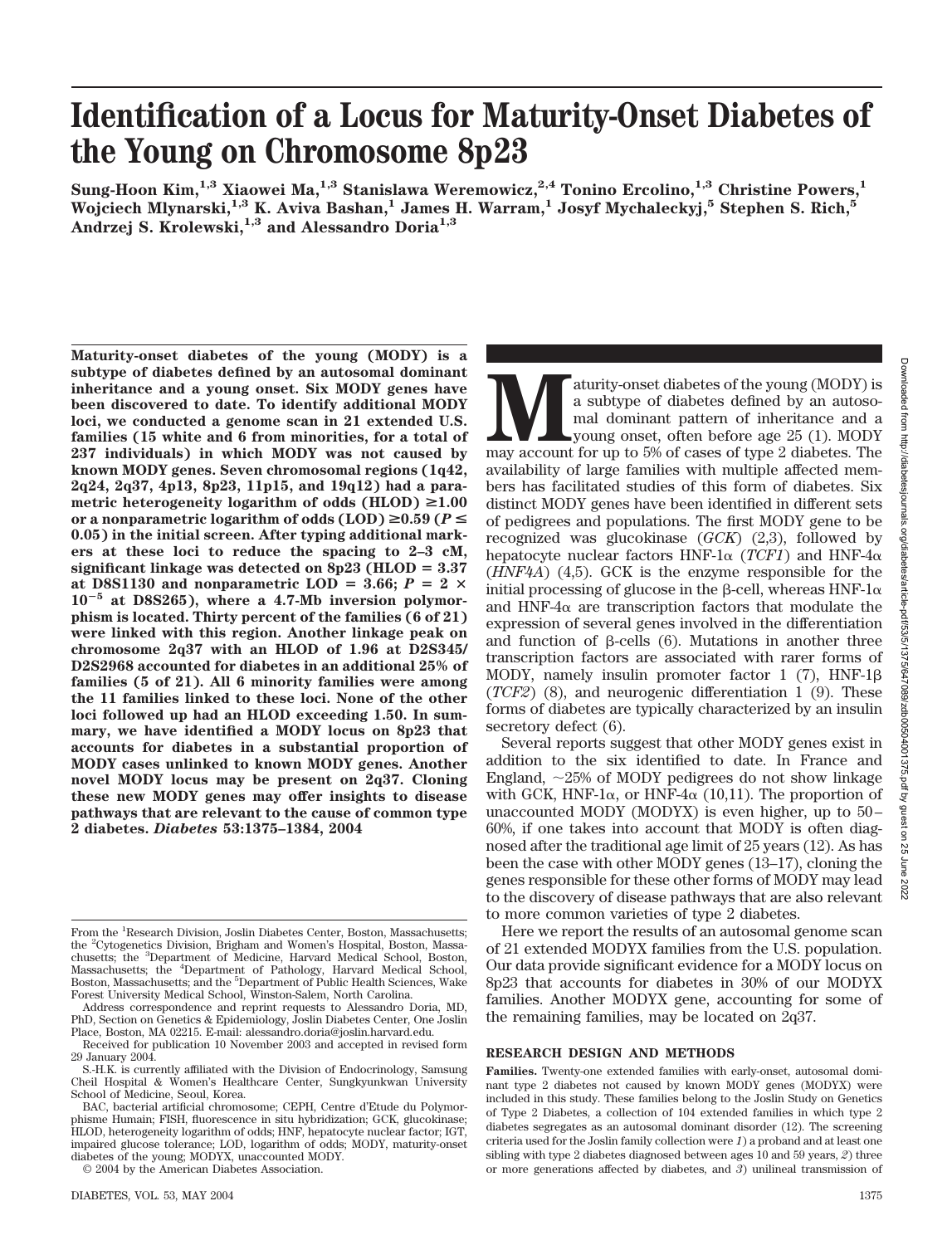#### TABLE 1

Clinical and family-structure characteristics of the MODYX families

| Total families $(n)$         | $21*$         |
|------------------------------|---------------|
| Total individuals $(n)$      | 237           |
| Affected individuals $(n)$   | 133           |
| Age at diagnosis (years)     | $31 \pm 18$ † |
| IGT/gestational diabetes (%) | 12.2          |
| IBW $(\%)$                   | $132 \pm 30$  |
| Treatment                    |               |
| Diet only $(\%)$             | 25.9          |
| Oral agents (%)              | 22.3          |
| Insulin $(\%)$               | 51.8          |
|                              |               |

IBW, ideal body weight. \*There were six nonwhite families: three black, two Hispanic, and one Pacific Islander. †Data are means  $\pm$  SD.

diabetes. Diabetes in a proband was considered non–insulin-dependent when hyperglycemia was managed without insulin for at least 2 years after diagnosis. An additional selection criterion was the availability of a large number of family members (with and without diabetes) who were willing to participate in the study. The 21 families included in the present study were those in the collection that had an average age at diagnosis of 35 years or younger and were not linked to known MODY genes (12). The 35-year cutoff was supported by our previous findings on MODY3, showing that families who carry HNF- $1\alpha$  mutations have an average age at diabetes diagnosis ranging from 11 to 31 years (mean 21 years) (12). Of the 21 families included in the present study, 15 were white, 3 were black, 2 were Hispanic, and 1 was Pacific Islander. The four Joslin families that we previously described as young-onset families linked to 12q15 (18) have an average age at diagnosis 35 years and were not part of this study.

**Phenotype definition.** Diabetes was defined as one of the following: *1*) treatment with insulin or oral agents and the presence of diabetic hyperglycemia confirmed by the study examination, *2*) oral glucose tolerance test blood glucose values meeting World Health Organization criteria (fasting  $\geq$ 140 mg/dl or 2 h  $\geq$ 200 mg/dl), or 3) HbA<sub>1c</sub>  $\geq$ 7.0% (normal values <6.1%) in individuals who declined the oral glucose tolerance test or were not fasting when examined (19,20). When glucose values exceeded the World Health Organization criteria for normal glucose tolerance but did not meet any of these criteria, a diagnosis of impaired glucose tolerance (IGT) was made. A woman with normal glucose values at examination but a documented history of diabetes during pregnancy was classified as having previous gestational diabetes.

**Characteristics of family members.** The 21 MODYX pedigrees included a total of 237 family members, 133 of whom had diabetes, IGT, or previous gestational diabetes (based on medical history). Salient clinical characteristics of these individuals are shown in Table 1. On average, each family included seven examined members with diabetes, IGT, or previous gestational diabetes and five nonaffected individuals. The average age at diagnosis in affected members was 31 years. Each family included at least one individual whose diabetes was diagnosed before age 25, although this was not used as a screening criterion.

**Initial genome-wide scan.** Genomic DNA was prepared from peripheral blood by phenol-chloroform extraction. A genome scan was performed by the National Heart, Lung, and Blood Institute Mammalian Genotyping Service at the Marshfield Medical Research Foundation by means of PCR and automated fragment analysis (21). Each individual was genotyped for 377 autosomal microsatellite markers with an average heterozygosity of 0.76 (Marshfield Set 10), resulting in a mean distance between markers of 9.3 cM. Information on the screening set and genotyping protocols is available at the Marshfield web site (http://research.marshfieldclinic.org/genetics). The proportion of markers that were genotyped successfully for each individual ranged from 89.4 to 99.8%, with 84% of the participants having information on  $>97\%$  of the markers. The overall error rate, as measured on replicate Centre d'Etude du Polymorphisme Humain (CEPH) samples, was 0.5%.

**Follow-up genotyping.** After the initial genome scan, five chromosomal regions were followed by genotyping 41 additional microsatellite markers, to increase the average information content at each location to 0.80 or higher. Each of the 41 markers was amplified individually by fluorescence-labeled PCR and sized by means of capillary gel electrophoresis using an ABI 310 Genetic Analyzer and the GENESCAN 3.1.2 and GENOTYPER 2.5 software (Applied Biosystems). Genotypes were read independently by two researchers, and ambiguous results were repeated.

Genotypes from the initial genome screen were analyzed by means of the

program PREST (22) to check the accuracy of relationships between individuals within families, and adjustments of the family structures were made accordingly. The programs PEDCHECK (23) and SIMWALK2 (24) were then used to detect genotyping errors and inconsistencies. When the mistyping was not resolved by further review of the gel images, the genotypes were set to be unknown.

**Linkage analysis.** Allele frequencies were estimated at each marker locus on the basis of the genotype distributions in the entire dataset. Marker order and intermarker distances (sex averaged) were those specified in the Marshfield map (http://research.marshfieldclinic.org/genetics/Map\_Markers/mapmaker/ MapFormFrames.html).

Two-point and multipoint linkage analyses were performed using GENEHUNTER-PLUS (25). Analyses were performed twice, with the disease status for individuals with IGT and gestational diabetes set either to "affected" or to "unknown." In addition to nonparametric methods, evidence for linkage was evaluated by parametric methods, because these are more powerful when there is apparent Mendelian transmission with high penetrance, as is the case for diabetes in these families. Evidence for linkage assuming homogeneity (logarithm of odds [LOD]) and heterogeneity (heterogeneity LOD [HLOD]) was determined. For parametric analysis, the LOD scores were calculated assuming an autosomal dominant mode of inheritance and a disease allele frequency of 0.001, consistent with the rarity of families segregating these forms of diabetes. Similar to previous linkage analyses of MODY3 (10), four age-related liability classes  $\left($  < 10,  $10 - 25$ ,  $25 - 40$ , and  $>40$  years) were assumed, with penetrances for the homozygous and heterozygous susceptible genotypes set to 0.30, 0.50, 0.70, and 0.90, respectively. On the basis of the risk of diabetes in the general population, penetrances for the nonsusceptible genotype were set to 0.001, 0.005, 0.01, and 0.10, respectively, to allow for sporadic cases. Under the heterogeneity model, the disease was assumed to be due to mutations linked to the marker(s) in a proportion  $\alpha$  of the families and to mutations unlinked to the marker(s) in a proportion 1- $\alpha$  of families. Analyses using the HLOD were used because an admixture model represents the preferred method of analysis under conditions of heterogeneity (26).

For nonparametric analyses, the  $S_{all}$  scoring statistic—a measure of allele-sharing identical-by-descent among all affected family members—was used for calculation of the nonparametric linkage  $Z_{all}$  score (27). Allelesharing LOD scores were then derived using an exponential model, which, as discussed by Kong and Cox (25), provides a good fit to data consisting of a relatively small number of pedigrees with very extreme identical-by-descent sharing. A total of 5 affected and 23 unaffected individuals (mostly belonging to the youngest generations) from seven families were automatically eliminated from the analysis by GENEHUNTER-PLUS because of computational limitations. For accounting for the possible loss of information as a result of such pedigree trimming, the two-point parametric linkage analysis was repeated for regions of interest using the LINKAGE (28) and HOMOG (29) programs.

*P* values for homogeneity and allele-sharing LOD scores were generated according to the method proposed by Nyholt (30), whereas HLOD *P* values were estimated according to the method proposed by Abreu et al. (31), using the EXCEL conversion spreadsheet provided by Nyholt. For defining the boundaries of linked intervals through the analysis of recombinants, haplotypes were inferred in linked families by GENEHUNTER (27) and SIMWALK2 (24).

**Fluorescence in situ hybridization.** Dual-color fluorescence in situ hybridization (FISH) was used to determine the orientation of the 8p23 haplotype linked with diabetes in three families who showed a LOD score  $\geq 1.0$  at this location. Bacterial artificial chromosomes (BACs) RP11-90J21 and RP11-80B8, placed 2.5 Mb apart within the inversion polymorphisms, were used as probes. BAC 90J21  $(2 \mu g)$  of DNA) was labeled with digoxigenin-11-dUTP as described in Zhao et al.  $(32)$ , whereas BAC 80B8 DNA  $(2 \mu g)$  of DNA) was labeled with biotin-11-dUTP using the BioNick Labeling System (Invitrogen). Each BAC DNA was coprecipitated with  $60 \mu$ g of Cot-1 DNA (Invitrogen Life Technologies) and resuspended in  $1 \times$  TE at 400  $\mu$ g/ml. Hybridization of elongated chromosomes obtained from patients' peripheral blood samples and a control lymphoblastoid cell line heterozygous for the inversion (CEPH Individual #1331-2, #GM06990C, NIGMS Human Genetic Cell Repository, Coriell Institute for Medical research, Camden, NJ) was performed according to a previously described method (33). Biotin and digoxigenin-labeled probes were detected using reagents supplied in the Oncor Kit according to the manufacturer's recommendations. Metaphase chromosomes and interphase nuclei were counterstained with 4,6-diamidino-phenylindole-dihydrochloride. Hybridization was observed with a Zeiss Axiophot microscope on 20-40 metaphases per case. Images were captured and printed using the CytoVision Imaging System (Applied Imaging, Pittsburgh, PA).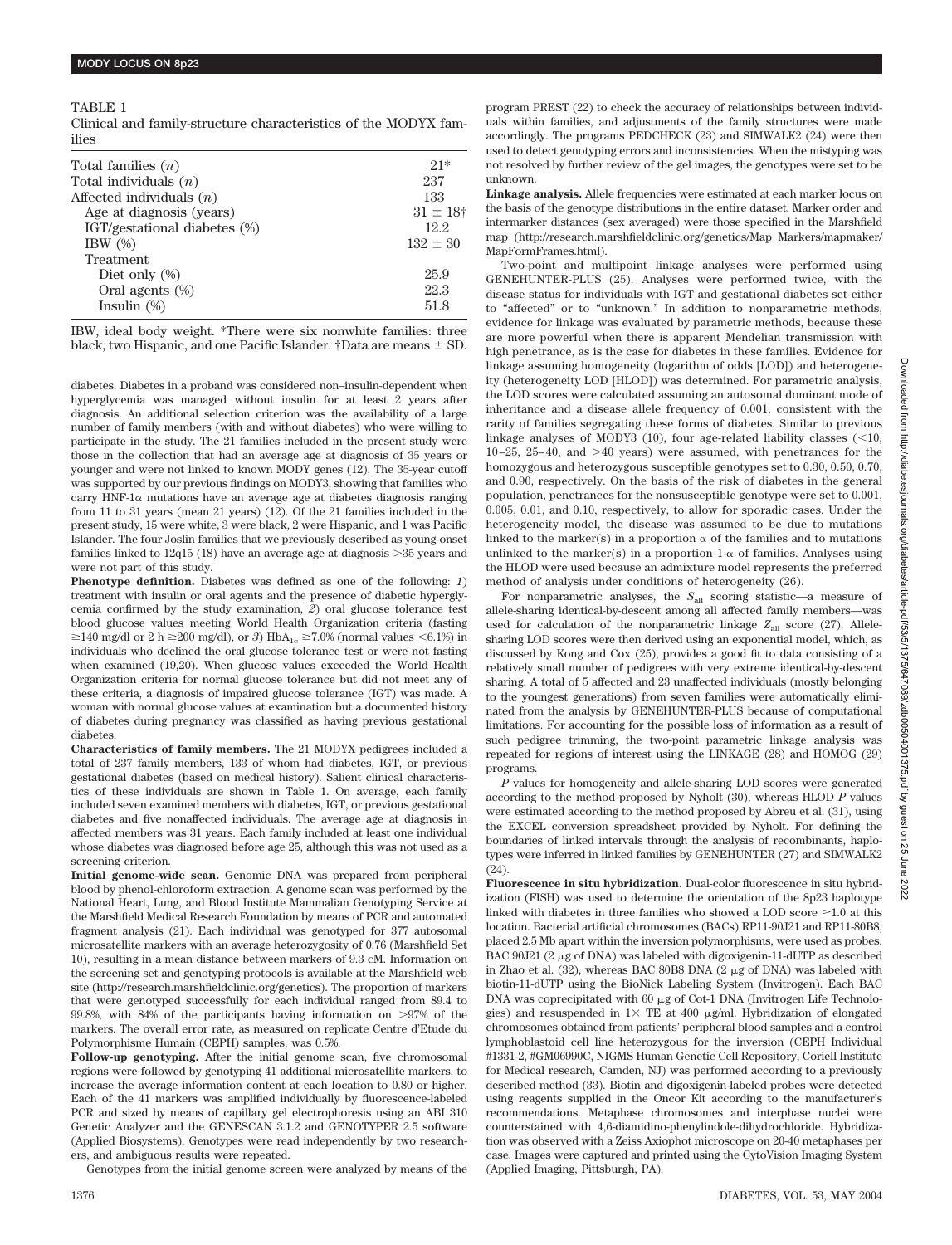Regions with multipoint parametric  $HLOD \geq 1.0$  or nonparametric LOD  $\geq 0.59$  in the initial genome scan

| Chromo-        |                                  | Position | Parametric  | Nonpara-<br>metric |       |
|----------------|----------------------------------|----------|-------------|--------------------|-------|
| some           | Marker*                          | $(cM)$ † | <b>HLOD</b> | LOD                | P     |
|                | D <sub>1</sub> S <sub>235</sub>  | 254.6    | 1.17        | 0.62               | 0.046 |
| $\overline{2}$ | D <sub>2</sub> S <sub>1776</sub> | 178.3    | 1.23        | 0.26               | 0.137 |
|                | D <sub>2</sub> S <sub>2968</sub> | 251.9    | 1.23        | 0.46               | 0.073 |
| $\overline{4}$ | D4S1627                          | 60.2     | 0.52        | 0.98               | 0.017 |
| 8              | GATA151F02                       | $27.4$ ‡ | 0.83        | 0.87               | 0.023 |
| 11             | D11S1984                         | 2.1      | $1.03\,$    | 1.21               | 0.009 |
| 19             | D19S433                          | 51.9     | 1.08        | 0.55               | 0.056 |

\*Markers are the nearest to the peak in the Weber set 10. †Distance from pter, according to the Marshfield map. ‡The peak location of chromosome 8 was 9 cM from pter in the nonparametric analysis.

## **RESULTS**

**Initial genome scan.** Results of the multipoint linkage analysis of the Mammalian Genotyping Service markers  $(n = 377)$  are summarized in Table 2. In the initial screen, seven chromosomal regions (1q42, 2q24, 2q37, 4p13, 8p23, 11p15, and 19q12) had a parametric HLOD  $\geq 1.00$  or a nonparametric LOD  $\geq 0.59$  (approximating a global  $P \leq$ 0.05). Multipoint results were generally supported by two-point analyses (data not shown). Results were similar when the phenotype of individuals with IGT or gestational diabetes were set to "unknown" rather than "affected." The regions on 1q42, 2q37, 8p23, 11p15, and 19q12 were examined further by placing additional markers in each region to reduce the average spacing to 2–5 cM and simultaneously increase the information content to at least 0.80. **8p23.** Eight additional markers were added to the 8p23 region, which reduced the average spacing from 9 to 2.4 cM. A comparison between the Marshfield map and the newly released, high-resolution deCODE map (34) revealed a discrepancy in the marker order in this region, with the entire segment between markers D8S1825 and D8S1130 having opposite orientation in the two maps (Table 3). This segment corresponds to an inversion polymorphism of 4.7 Mb flanked by two highly homologous, repeated segments rich in olfactory receptor genes (35–37). Twenty-six percent of individuals of European descent have been reported to be heterozygous for the inversion (36). Because differences in marker order may affect multipoint estimates (38,39), the linkage analysis in this region was limited to individual markers (no multipoint analyses). Significant evidence of linkage was observed at D8S1130—one of the markers placed within the inversion polymorphism. The HLOD at this position was 3.37 ( $P = 0.0001$ ), and the nonparametric allele-sharing LOD score was  $2.67$  ( $P = 0.0002$ ; Table 4). Linkage was also detected at flanking markers D8S265 (HLOD  $= 2.38$ ,  $P = 0.001$ ; allele-sharing LOD = 3.66,  $P = 0.00002$ ) and D8S1706 (HLOD = 1.58,  $P = 0.008$ ; allele-sharing LOD = 2.94,  $P = 0.0001$ ). For accounting for the possible loss of information as a result of the trimming of individuals by GENEHUNTER, the two-point analyses were repeated using the LINKAGE and HOMOG programs. The evidence of linkage decreased, with marker D8S1130 providing the maximum HLOD of 2.76 ( $P = 0.0005$ ) at a recombination fraction ( $\theta$ ) of 0.00. The proportion of linked families ( $\alpha$ )

was estimated to be 30%, corresponding to six pedigrees, three of white and three of black ancestry, having individual LOD scores  $>0.5$  at  $\theta = 0.00$  (Table 5). The difference in HLOD estimates obtained from GENEHUNTER and LINKAGE was due to three nonpenetrant individuals from a large, linked family. These individuals were eliminated from the analysis by GENEHUNTER because of computational limitations.

For defining the boundaries of the critical interval, the orientation of the haplotypes linked with diabetes was determined in the three families who showed the highest LOD scores at this location (F8, F9, and F15). This was accomplished by means of dual-color FISH using BAC 90J21 and BAC 80B8 as probes (Fig. 1*A*). The location of these BACs within the polymorphic region and their altered order in the presence of the inversion were confirmed in a control lymphoblastoid cell line known to be heterozygous for the inversion (CEPH individual #1331-2 [36]). Multiple affected members who shared the haplotype linked with diabetes but were discordant for the other haplotype were examined in each linked family. Examples of FISH analyses showing homozygosis for the inversion, heterozygosis, and homozygosis for the noninverted allele are shown in Fig. 1*B*–*D*. By analyzing the segregation of these hybridization patterns in each family, the linked haplotype was determined to be inverted in families F8 and F9 and noninverted in family F15. Obligate recombinants in F8 and F9 mapped the critical interval to the 4 cM between markers D8S1706 and D8S1721 on the "inverted" map (Fig. 2A), corresponding to  $\sim$  2.7 Mb in the latest

| . |  |
|---|--|
|---|--|

Comparison of the Marshfield and deCODE maps on chromosome 8p

|                   | Marshfield | deCODE | Golden path |
|-------------------|------------|--------|-------------|
| Marker            | (cM)       | (cM)   | (Mb)        |
| <b>D8S262</b>     | 4.3        | 6.60   | 3.9         |
| <b>D8S518</b>     | 5.6        | 9.40   | 4.7         |
| <b>D8S1742</b>    | 7.7        | 14.5   | 6.4         |
| D8S277            | 8.3        | 15.2   | 6.8         |
| D8S561            | 8.3        | 16.0   | 6.9         |
| <b>D8S1706</b>    | 10.5       |        | 7.1         |
| D8S1825           | 15.4       | 22.2   | 8.9         |
| <b>D8S503</b>     | 16.2       |        | 9.2         |
| D8S516            | 17.0       | 21.7   | 9.4         |
| <b>D8S1721</b>    | 17.0       | 20.8   | 10.1        |
| D8S376            | 20.6       | 20.0   | 10.9        |
| <b>D8S265</b>     | 21.9       | 20.0   | 11.2        |
| D8S1695           | 21.9       | 19.4   | 11.3        |
| D8S1759           | 21.9       | 18.9   | 11.5        |
| <b>D8S1130</b>    | 22.4       | 18.2   | 11.8        |
| D8S552            | 26.4       | 23.6   | 12.6        |
| D8S1106           | 27.4       | 23.6   | 12.7        |
| D8S1754           | 27.4       | 25.2   | 12.9        |
| D8S1790           | 27.4       | 25.2   | 13.0        |
| <b>GATA151F02</b> | 27.4       | 25.2   | 13.2        |

Dashed lines  $(-)$  represent the boundaries of the region that shows discrepancies between the Marshfield and deCODE maps. They correspond to the location of gaps in the human genome assembly. Markers in bold are those that were used in our study. D8S503 was the only marker in the inverted region to be included in the initial genome screen (Marshfield Set 10).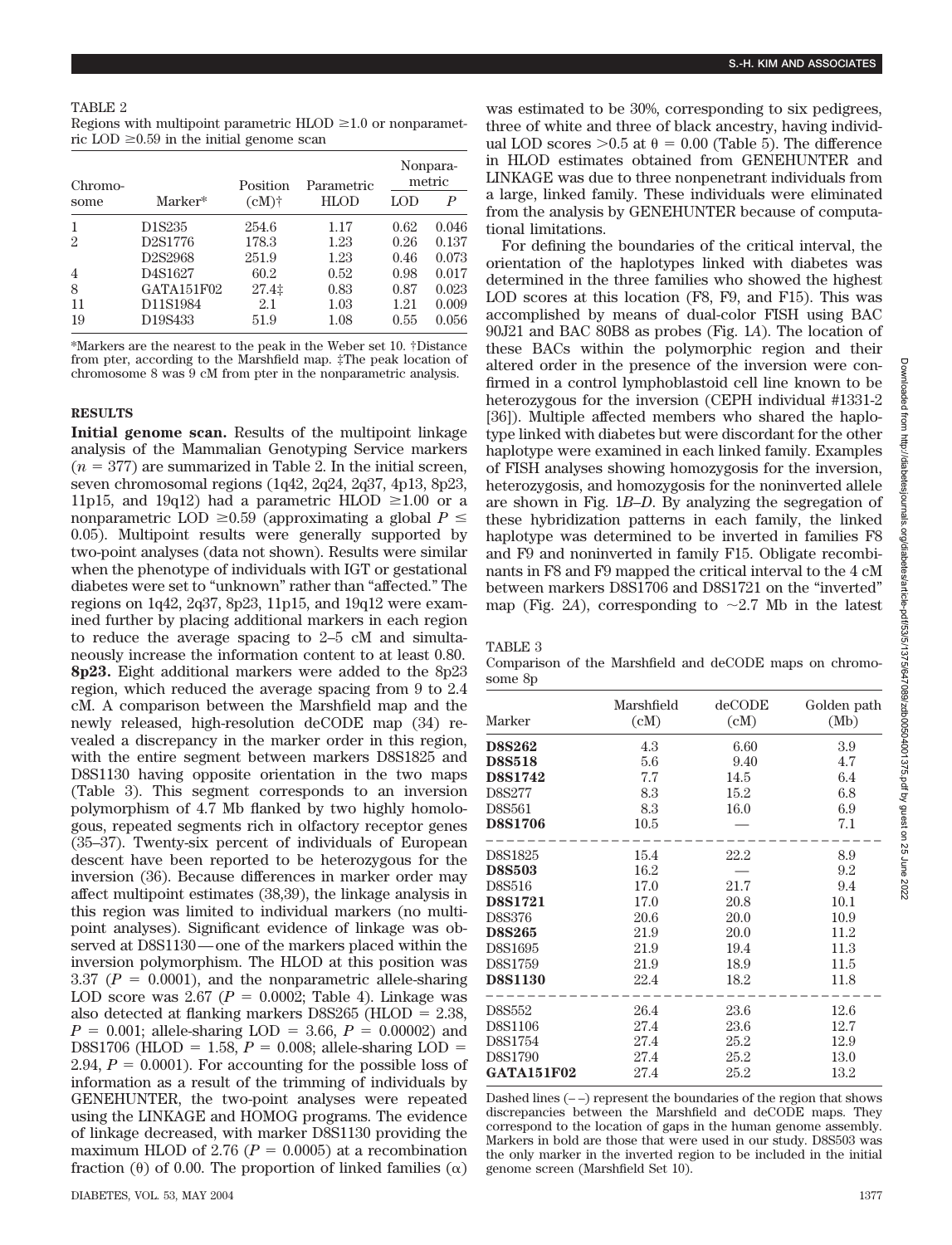# TABLE 4

Two-point LOD scores for nine markers on chromosome 8p in 21 families

| Marker              |        | Position $(cM)^*$ |             | Linkage under<br>heterogeneity | Nonparametric LOD |         |
|---------------------|--------|-------------------|-------------|--------------------------------|-------------------|---------|
|                     | deCODE | Marshfield        | <b>HLOD</b> | P                              | <b>LOD</b>        | D       |
| D8S262+             | 6.6    | 4.3               | 0.51        | 0.109                          | 0.75              | 0.032   |
| <b>D8S518</b>       | 9.4    | 5.6               | 0.14        | 0.287                          | 0.55              | 0.056   |
| D8S1742             | 14.5   | 7.7               | 0.82        | 0.051                          | 1.44              | 0.005   |
| D8S1706             |        | 10.5              | 1.58        | 0.008                          | 2.94              | 0.0001  |
| D8S1130             | 18.2   | 22.4              | 3.37        | 0.0001                         | 2.67              | 0.0002  |
| D8S265              | 20.0   | 21.9              | 2.38        | 0.001                          | 3.66              | 0.00002 |
| D8S1721             | 20.8   | 17.0              | 0.55        | 0.098                          | 0.13              | 0.22    |
| D8S503 <sup>+</sup> |        | 16.2              | 0.34        | 0.167                          | 0.09              | 0.26    |
| GATA151F02+         | 25.2   | 27.4              | $1.00\,$    | 0.033                          | 0.29              | 0.124   |

\*Location of markers from pter are shown in the deCODE and Marshfield genetic map, respectively. †Markers included in the initial genome screen (Marshfield Set 10).

human genome assembly. An obligate recombinant in family F15 confirmed marker D8S1706 as the telomeric boundary of the linked region (Fig. 2*B*).

**2q37 and other regions.** After 11 markers were added (average spacing 3 cM) to the 2q37 region, the evidence of linkage was increased. The maximum HLOD (1.96) was near D2S345 (251 cM; Fig. 3), in close proximity to *NIDDM1* (262 cM) in Mexican Americans with a later onset of type 2 diabetes (40). The proportion of linked families  $(\alpha)$  was 0.23. This corresponded to five families (two white, two Hispanic, and one Pacific Islander) who had individual LOD scores ranging from 0.8 to 1.8. On the basis of recombination events in these five "linked" families, the critical interval at this location was estimated to span 8 cM from D2S2205 to D2S2253.

Twelve additional markers were added to the 19p13– 19q13 region, resulting in an average spacing of 1.6 cM. The maximum HLOD and allele-sharing LOD score for this location increased to 1.51 and 0.86  $(P = 0.023)$ , respectively. No significant changes in the evidence of linkage were noted at 1q42 and 11p15 after more markers were added to this region. The peak on 11p15, where the insulin gene is located, was due to a single, large pedigree that had a maximum LOD score of 2.31. By typing the insulin  $-23/HphI$  polymorphism, we inferred that the 5' VNTR allele segregating with diabetes belongs to class III. No mutations were identified by direct sequencing in the promoter, exons, and introns of the insulin gene.

**Phenotypic characteristics of genetic subgroups.** The six families who were linked to 8p23 did not overlap with the five who were linked to 2q37, further supporting the presence of genetic heterogeneity in these families. Clinical characteristics of the 21 MODYX pedigrees are summarized in Table 6 according to the location of linkage

TABLE 5

|           | Recombination fraction |         |         |         |         |         |         |         |          |
|-----------|------------------------|---------|---------|---------|---------|---------|---------|---------|----------|
|           | $\overline{0}$         | 0.04    | 0.08    | 0.12    | 0.16    | 0.20    | 0.24    | 0.28    | $0.30\,$ |
| F1(W)     | $-1.89$                | $-0.82$ | $-0.55$ | $-0.4$  | $-0.29$ | $-0.22$ | $-0.16$ | $-0.11$ | $-0.09$  |
| F2(W)     | $-2.10$                | $-1.42$ | $-1.11$ | $-0.88$ | $-0.71$ | $-0.56$ | $-0.43$ | $-0.32$ | $-0.27$  |
| F3(W)     | $-1.30$                | $-0.57$ | $-0.30$ | $-0.15$ | $-0.06$ | 0.00    | 0.03    | 0.05    | 0.05     |
| F4(B)     | 1.09                   | 1.06    | 1.01    | 0.93    | 0.83    | 0.72    | 0.60    | 0.47    | 0.40     |
| F5(W)     | $-2.25$                | $-1.42$ | $-1.02$ | $-0.77$ | $-0.59$ | $-0.46$ | $-0.35$ | $-0.26$ | $-0.22$  |
| F6(B)     | 0.61                   | 0.61    | 0.59    | 0.54    | 0.49    | 0.43    | 0.37    | 0.31    | 0.29     |
| F7(H)     | $-1.58$                | $-0.81$ | $-0.52$ | $-0.35$ | $-0.23$ | $-0.15$ | $-0.10$ | $-0.06$ | $-0.05$  |
| F8(W)     | 1.72                   | 1.61    | 1.50    | 1.38    | 1.26    | 1.13    | 0.99    | 0.84    | 0.77     |
| F9(W)     | 1.59                   | 1.46    | 1.33    | 1.20    | 1.05    | 0.90    | 0.75    | 0.60    | 0.52     |
| F10(H)    | $-2.13$                | $-1.15$ | $-0.82$ | $-0.60$ | $-0.45$ | $-0.33$ | $-0.24$ | $-0.16$ | $-0.13$  |
| F11(P)    | $-1.46$                | $-0.84$ | $-0.58$ | $-0.42$ | $-0.31$ | $-0.22$ | $-0.16$ | $-0.11$ | $-0.09$  |
| $F12$ (W) | $-1.82$                | $-0.96$ | $-0.69$ | $-0.53$ | $-0.41$ | $-0.32$ | $-0.25$ | $-0.20$ | $-0.17$  |
| $F13$ (W) | $-1.18$                | $-0.30$ | $-0.08$ | 0.02    | 0.08    | 0.11    | 0.12    | 0.12    | 0.11     |
| $F14$ (W) | 0.37                   | 0.31    | 0.26    | 0.21    | 0.17    | 0.13    | 0.10    | 0.07    | 0.06     |
| $F15$ (W) | 1.12                   | 1.03    | 0.94    | 0.85    | 0.75    | 0.65    | 0.55    | 0.45    | 0.40     |
| $F16$ (W) | 0.03                   | 0.05    | 0.06    | 0.06    | 0.05    | 0.05    | 0.04    | 0.03    | 0.02     |
| F17(B)    | 0.77                   | 0.71    | 0.64    | 0.58    | 0.51    | 0.44    | 0.37    | 0.30    | 0.26     |
| $F18$ (W) | $-1.31$                | $-0.62$ | $-0.37$ | $-0.23$ | $-0.14$ | $-0.08$ | $-0.04$ | $-0.02$ | $-0.01$  |
| $F19$ (W) | $-2.40$                | $-0.77$ | $-0.27$ | 0.00    | 0.17    | 0.27    | 0.32    | 0.34    | 0.34     |
| $F20$ (W) | $-4.25$                | $-1.91$ | $-1.18$ | $-0.77$ | $-0.50$ | $-0.32$ | $-0.19$ | $-0.10$ | $-0.07$  |
| $F21$ (W) | 0.29                   | 0.28    | 0.25    | 0.22    | 0.18    | 0.14    | 0.11    | 0.08    | 0.06     |
| Total LOD | $-16.06$               | $-4.45$ | $-0.92$ | $0.88*$ | $1.85*$ | $2.31*$ | $2.44*$ | $2.31*$ | $2.19*$  |

W, white; B, black; H, Hispanic; P, Pacific Islander. \*The positive homogeneity LOD scores at  $\theta \ge 0.12$  are secondary to the presence of linkage heterogenity (HLOD = 2.76) at  $\theta = 0.00$ .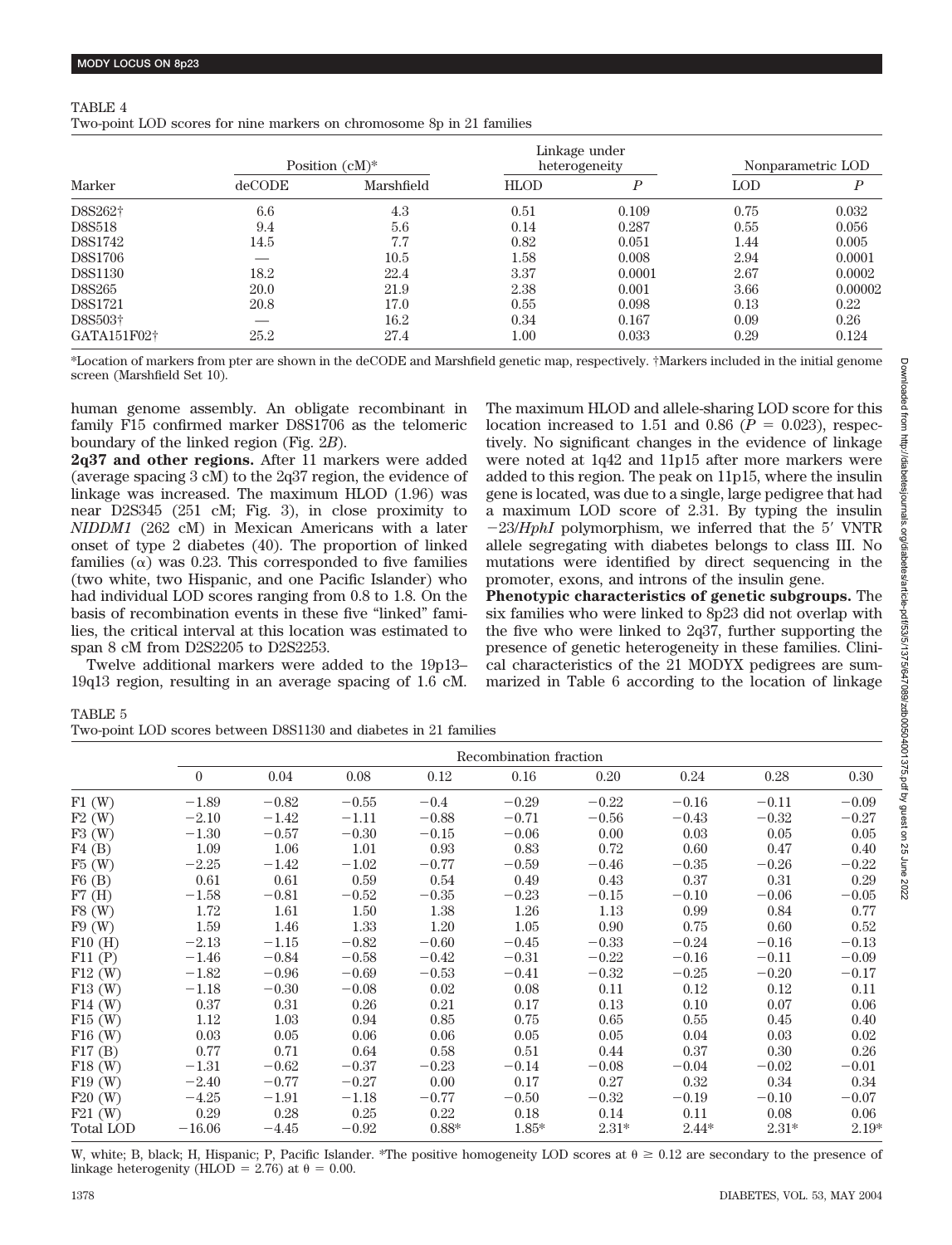

**FIG. 1. Dual-color FISH of the 8p23 inversion polymorphism.** *A***: Schematic representation of the 8p23 inversion polymorphism. REPD, distal repeat; REPP, proximal repeat. The vertical lines indicate the positions of the markers that were used for linkage analysis. The two BACs are represented with the colors of their labels in the FISH determination.** *B***: Individual homozygous for the tel-green-red-cen hybridization pattern, consistent with an inversion on both copies of chromosome 8.** *C***: Individual heterozygous for the inversion (tel-green-red-cen pattern seen on one copy of chromosome 8).** *D***: Individual homozygous for the tel-red-green-cen hybridization pattern, consistent with no inversion.**

with diabetes (8p23, 2q37, and all others pooled together), along with the features of 13 Joslin MODY3 families (12). As previously shown, diabetic individuals from the MODYX families were on average heavier than the MODY3 individuals  $(P < 0.001)$ . This difference in body weight, however, was entirely accounted for by the families who were linked to 8p23 and 2q37, which had a significantly higher percentage of ideal body weight than all other MODYX families  $(P = 0.004)$ . For the 2q37 families, the higher body weight was also present in the nondiabetic members, whereas in the 8p23 families, the higher prevalence of obesity was present only in the diabetic individuals  $(P = 0.042$  vs. nondiabetic members of the same families).

## **DISCUSSION**

We have performed a genome-wide scan in a panel of families in which early-onset type 2 diabetes segregates as an autosomal dominant disorder and is not caused by known MODY genes. Our results point to the existence of a MODY gene on chromosome 8p23 that may account for diabetes in 30% of these families. The results also suggest the existence of another MODY locus on chromosome 2q37, in close proximity to *NIDDM1*, that may account for diabetes in an additional 25% of families. Additional MODY loci may exist on chromosomes 1q42, 2q24, 4p13, 11p15, and 19q12, accounting for diabetes in some of the remaining families. These results add more loci to the already established genetic heterogeneity of MODY, with different MODY genes being responsible for diabetes in different groups of families.

Individuals with diabetes linked to 8p23 are characterized by a higher prevalence of obesity than diabetic individuals with MODY linked to other loci. The nature of this association is unclear at this time. The observation that diabetic members of the 8p23 families have significantly higher body weight than their nondiabetic relatives seems to indicate that obesity is part of the phenotype caused by the disease allele, rather than a predisposing factor. However, these findings must be interpreted with caution because of possible effects of variability in diabetes stage or treatment as confounders of body weight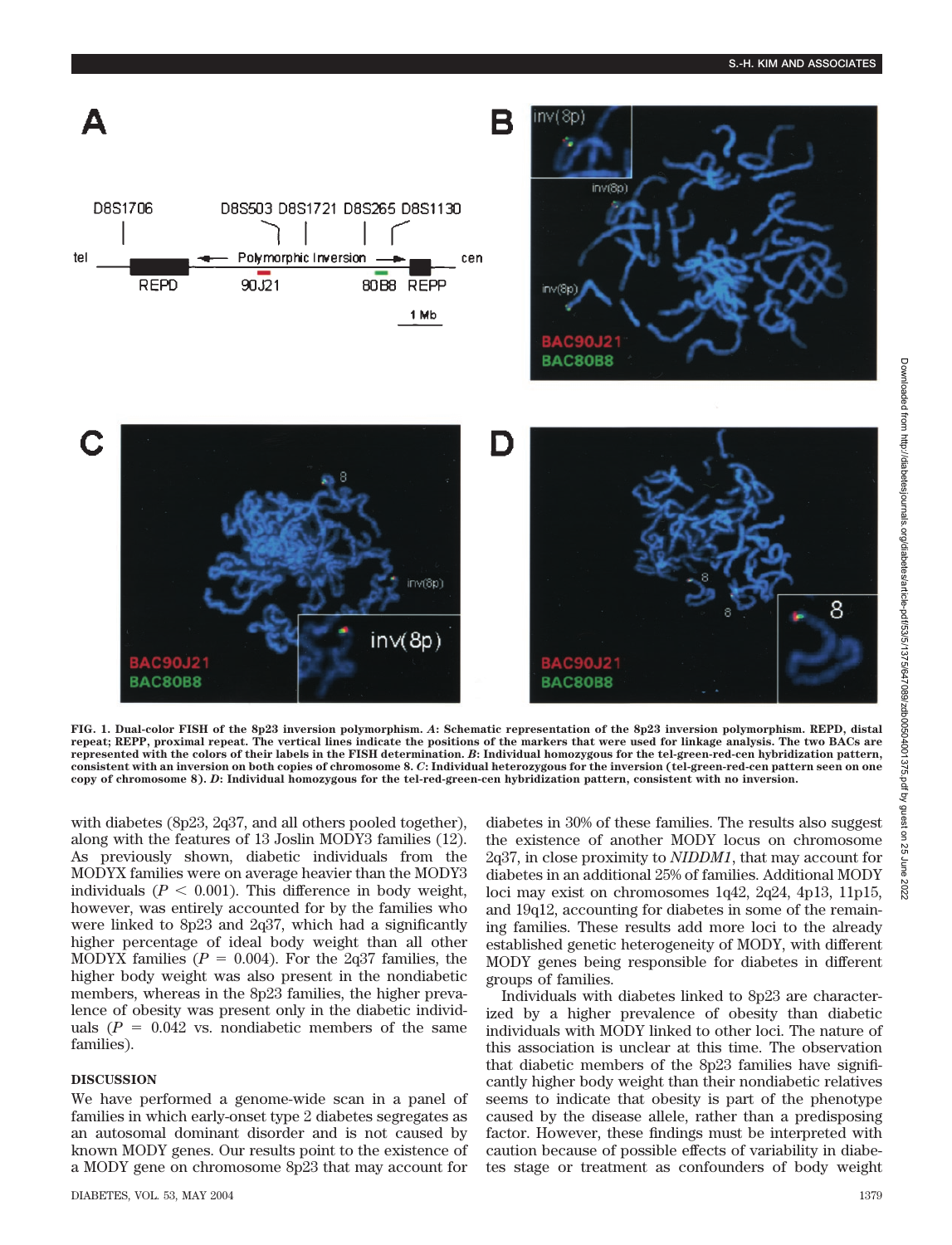A

B



**FIG. 2. Haplotype analyses of the three families who showed the highest LOD scores on chromosome 8p23.** *A***: Families with the diabetes-linked haplotype carrying the inversion.** *B***: Family with the diabetes-linked haplotype not carrying the inversion. Markers placed within the inversion are indicated in boldface. The boxes indicate regions that are shared identical by descent by all affected members within each family. The allele numbering is arbitrary but consistent across families. The minus signs indicate regions that did not segregate with diabetes in all affected family members. The dashed lines indicate the critical interval supported by the haplotype analysis.**

measurement. The analysis of nonpenetrant individuals, i.e., those who carry the disease haplotype but do not develop diabetes, might provide useful clues on this issue. Unfortunately, the number of these subjects  $(n = 4)$  is too small in our families to draw meaningful conclusions.

Other studies have reported linkage of diabetes near our peak at 22 cM from 8pter. In 43 extended Joslin families (247 individuals) with adult-onset type 2 diabetes, a nonparametric LOD score of 3.67 was detected at 7.6 cM (41). In a study of 743 English and Irish sibling pairs with common type 2 diabetes, Wiltshire et al. (42) reported a linkage peak at 42 cM. In a large pedigree of indigenous Australians with type 2 diabetes, linkage was observed at 31.7 cM (43). Also, modest evidence for linkage of type 2 diabetes has been found at 44 cM in multigenerational families of European ancestry (44) and at 15 cM in affected sibpairs from Japan (45). Thus, multiple studies in a variety of populations point to this region. One hypothesis is that the same gene underlies linkage in all of these

studies, with differences in the peak location being due to the occurrence of phenocopies or other factors that affect mapping precision. Allelic heterogeneity or familial factors such as the prevalence of obesity may be responsible for variable age at manifestation of the disease. Alternatively, different diabetes genes may underlie the young- and late-onset loci, their occurrence in the same genomic region being purely coincidental.

The markers that show the greatest evidence of linkage with diabetes in our families (D8S1130 and D8S265) are placed within a 4.7-Mb inversion polymorphism. This polymorphic segment is flanked by two highly homologous, repeated elements that are rich in olfactory receptor genes and that have been implicated in the genesis of other chromosomal rearrangements (35–37). Submicroscopic inversions have been shown to cause heritable disorders (e.g., Hunter's syndrome) by disrupting genes placed at the breakpoints or by displacing regulatory elements of adjacent genes (46,47). However, the relatively high frequency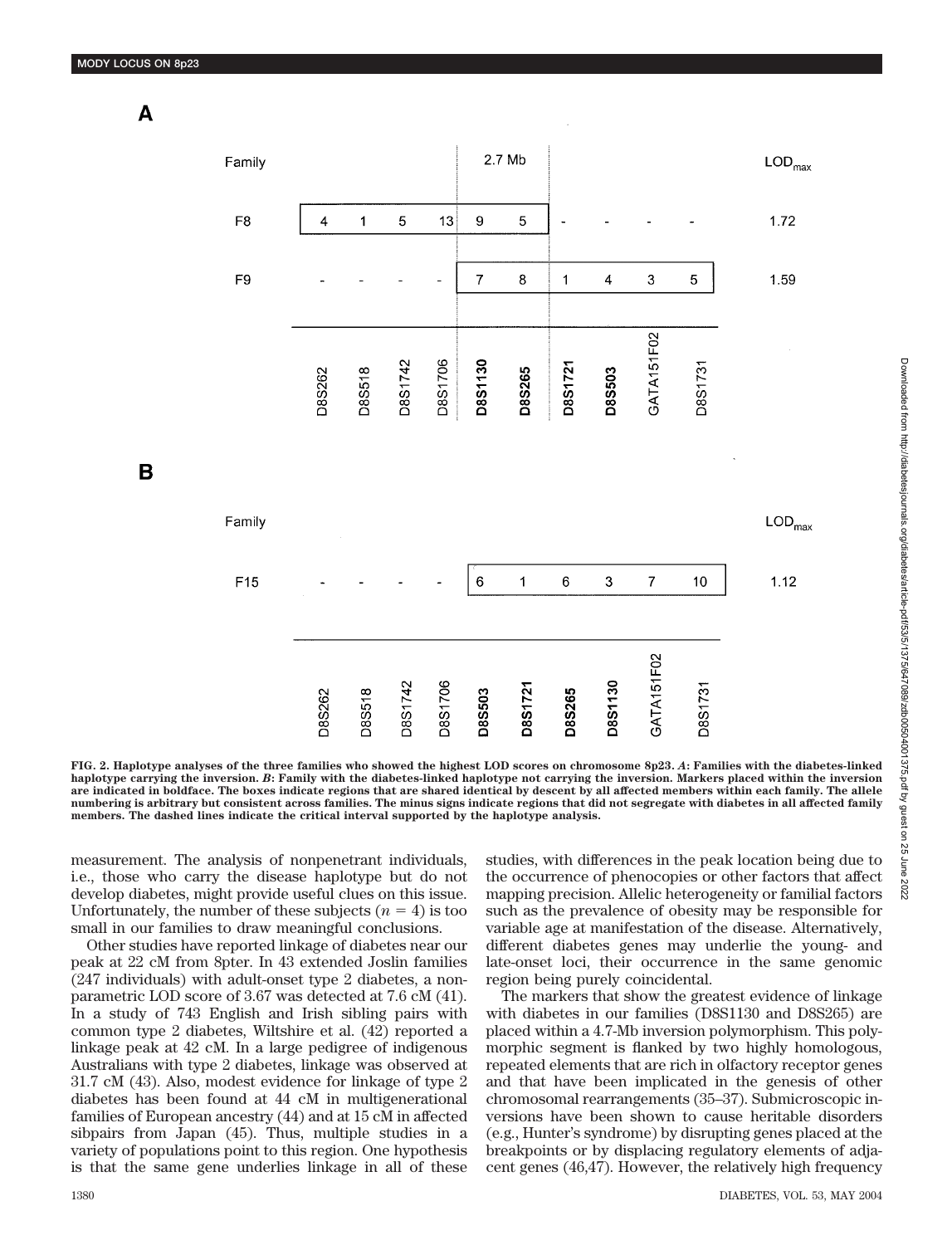

**FIG. 3. Multipoint parametric linkage analysis on chromosome 2q37 after typing additional markers. LOD score under the assumption of heterogeneity (HLOD;** *thick line***) and information content (***thin line***) were calculated by the GENEHUNTER-PLUS program, as described in the text.**

of the 8p23 inversion in the general population together with the fact that this variant was found in only two of the three "linked" families examined by FISH argue against a primary role of this polymorphism in the rare form of diabetes segregating in our families, although an ancillary role through an interaction with other variants cannot be excluded at this time.

The presence of the inversion in a substantial proportion of individuals complicates the effort to determine the boundaries of the critical interval as a result of possible differences in the marker order among families. We overcame this obstacle by determining the orientation of the haplotypes segregating with diabetes by means of dualcolor FISH. This allowed us to assign a specific marker order to each informative family. With this information, we could narrow the critical region to the interval between D8S1706 and D8S1721 on the "inverted" map. In the latest human genome assembly, which is based on the noninverted orientation, this corresponds to two separate genomic segments: from D8S1706 to the inversion telomeric breakpoint (placed within distal repeat; see Fig. 1*A*) and from D8S1721 to the centromeric breakpoint (placed within proximal repeat). Together, these two segments span  $\sim 2.7$ Mb and contain 57 known genes (from RefSeq or other

human mRNAs) plus six others predicted by the National Center for Biotechnology Information's GenomeScan.

In addition to a potential MODY gene located on 8p23, a smaller linkage peak was observed on chromosome 2q37, corresponding to five families who showed a variable degree of linkage at this location. These five families are distinct from those who are linked at 8p23 and include two Hispanic and one Pacific Islander kindred. The peak is at the same position as *NIDDM1* in Mexican Americans with a later onset of type 2 diabetes (40). Evidence has been produced that *NIDDM1* corresponds to calpain 10, a protease that modulates a variety of cellular pathways by cleaving specific substrates and causing activation or inactivation of protein functions (48). However, in the latest human genome assembly, the calpain 10 gene is placed 500 Kb telomeric to our critical interval (D2S2205 to D2S2253), suggesting that this may not be the gene responsible for linkage at this location in our families.

Five other regions, on 11p15, 1q42, 19q12, 2q24, and 4p13, showed some evidence supporting linkage to MODY. The peak on chromosome 11p15 was mostly due to a single, large pedigree. Recombinants in this family seem to exclude the sulfonylurea receptor 1 (*ABCC8*), a gene placed in this region that has been recently implicated in

## TABLE 6

Clinical characteristics of MODYX individuals based on the genetic subgroups

|                                              |               | <b>MODYX</b>  |                |               |            |  |
|----------------------------------------------|---------------|---------------|----------------|---------------|------------|--|
|                                              | MODY3         | 2q37          | 8p23           | All others    | $P$ value* |  |
| Families $(n)$                               | 13            | 5             | 6              | 10            |            |  |
| Affected individuals (M/F)                   | 100(44/56)    | 24(9/15)      | 44 (15/29)     | 65 (26/39)    |            |  |
| IGT/gestational diabetes (%)                 | 14.0          | 12.5          | 6.8            | 16.9          | 0.50       |  |
| Age at diagnosis (years)                     | $21 \pm 10$   | $30 \pm 15$   | $31 \pm 17$    | $30 \pm 17$   | 0.27       |  |
| Age at examination (years)                   | $39 \pm 17$   | $39 \pm 15$   | $45 \pm 18$    | $47 \pm 18$   | 0.18       |  |
| IBW diabetic individuals (%)                 | $122 \pm 22$  | $135 \pm 28$  | $141 \pm 35$ ‡ | $123 \pm 25$  | 0.004      |  |
| IBW nondiabetic individuals (%) <sup>†</sup> | $118 \pm 23$  | $133 \pm 23$  | $118 \pm 25$   | $120 \pm 22$  | 0.038      |  |
| Treatment                                    |               |               |                |               |            |  |
| Diet only $(\%)$                             | 34.0          | 25.0          | 20.4           | 27.7          |            |  |
| Oral agents $(\%)$                           | 25.0          | 25.0          | 25.0           | 16.9          |            |  |
| Insulin $(\%)$                               | 41.0          | 50.0          | 54.6           | 55.4          | 0.79       |  |
| $HbA_{1c}$ (%)                               | $7.0 \pm 1.5$ | $8.3 \pm 1.5$ | $8.2 \pm 1.9$  | $7.6 \pm 1.7$ | 0.45       |  |

Data are means  $\pm$  SD. \**P* value for the comparison across MODYX families.  $\tau$  = 84 in MODY3, 19 in 2q37, 18 in 8p23, and 67 in MODYX.  $\ddagger P = 0.042$  for affected vs. nonaffected 8p23 family members.

 $\overline{55}$ June 2022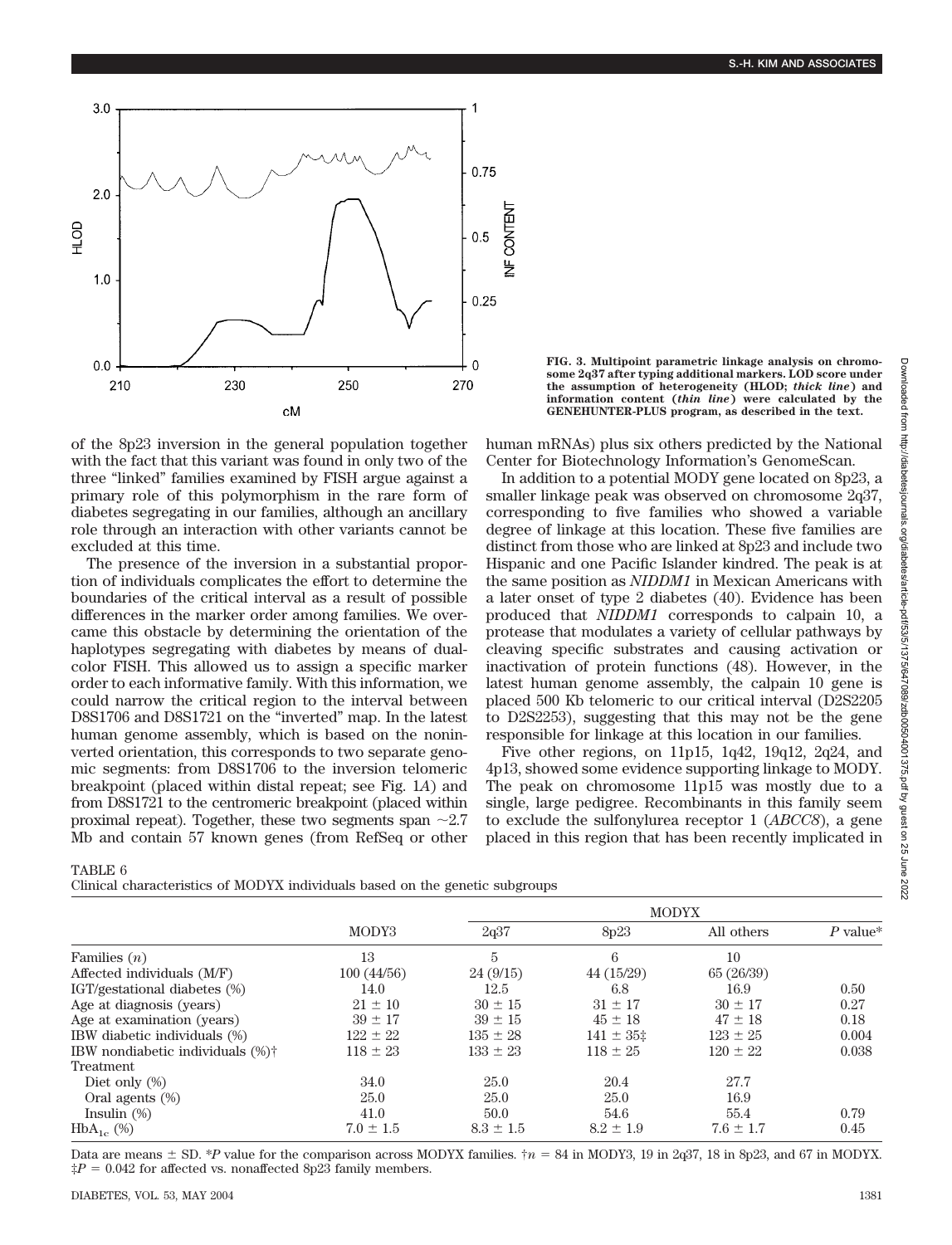the cause of an autosomal dominant form of type 2 diabetes (49). We could not find mutations in the insulin gene, which is placed in the critical interval, but the 5 VNTR allele carried by the disease haplotype belongs to class III, a group of alleles that have been associated with increased susceptibility to multifactorial type 2 diabetes (50). One possibility is that the class III allele segregating in this family is a rare variant with an exceptionally high diabetogenic potential, leading to high penetrance and a Mendelian pattern of inheritance. With respect to chromosome 1q42, the location of the strongest evidence of linkage is  $\sim 50$  cM telomeric to the region where linkage with type 2 diabetes has been detected in families from the U.K., France, and the U.S. (42,44,51,52). Rather, it is located at the same position where linkage with mean glucose has been reported in the Framingham Offspring study (53). The linkage peak on chromosome 19q12 is narrow, spanning  $\leq 10$  cM. This region is placed 15 cM from a linkage peak (maximum LOD score  $= 1.26$ ) that was described in French pedigrees with a young onset of type 2 diabetes (51) and 27 cM from the insulin receptor gene. The peak on 2q24 corresponds to the location of linkage with diabetes (LOD  $=$  3.9) in a large Australian pedigree (43). The signal on 4p13 is located  $\sim$ 20 Mb from a gene (*WFS1*) responsible for Wolfram syndrome—a disorder characterized by juvenile diabetes, diabetes insipidus, optic atrophy, and deafness (54).

We previously reported linkage of diabetes to chromosome 12q15 in 32 Joslin families who had at least two family members whose type 2 diabetes was diagnosed at age 35 or younger (18). The present genome screen was performed in those families who met a more stringent criterion for a young onset, namely average age at diagnosis in the family equal to 35 years or younger. The four families who were linked to 12q15 in the previous report were not included because their average age at diagnosis was older.

The results of another genome scan of MODYX families from Sweden, France, and the U.K. were published recently (55). Overall, there is little overlap between the results of that study and our linkage peaks. The only common region is on chromosome 6, where we observed an HLOD of 0.88 at 80 cM and Frayling et al. (55) detected an NPL score of 2.12 at 71 cM. No signal was observed at 8p23 in the MODYX families from Europe. This lack of reproducibility is not unexpected given the known genetic heterogeneity of MODYX, with different genes accounting for diabetes in different families. In the presence of heterogeneity, the chances for a disease locus to reach the detection threshold depend on the number and the size of the families who happen to be linked to that locus in that particular study. With relatively small family collections such as these, random differences in the proportion of linked families may have produced dramatic differences in the power to detect specific MODY loci. In addition to this random variability, systematic differences between the two family collections may justify the discrepancies. First, 28% of our families are from minorities, whereas the European study is almost entirely made up of white families. This difference may be especially relevant for the 8p23 and 2q37 loci given that more than half of the families who are linked to these regions were from minorities.

Second, the selection criteria and the resulting phenotypic characteristics differ between family collections. The MODYX families from Europe were selected on the basis of one affected subject whose type 2 diabetes was diagnosed at age  $\leq$ 25 and the presence of type 2 diabetes in at least two generations. Our families were instead selected on the basis of a within-family average age at diagnosis of 35 years or younger and occurrence of diabetes in three generations or more. On average, our study subjects were diagnosed at a slightly older age (31 vs. 29 years), were heavier (BMI of  $28.3$  vs.  $24.3$  kg/m<sup>2</sup>), and were more frequently treated with insulin (52 vs. 44%, respectively) than the MODYX subjects from Europe. Considering that the families who are linked to 8p23 and 2q37 were characterized by obesity, the lower body weight may be especially important in explaining the absence of linkage at these locations in the European study.

In summary, we have identified a MODY locus on chromosome 8p23 that may account for 30% of MODY cases not caused by known MODY genes. Another MODY gene may be present on chromosome 2q37 and account for some of the remaining families. Positional cloning of these new MODY genes carries with it the possibility of identifying new pathways that may be involved in the pathogenesis of more common forms of type 2 diabetes as well as MODY and provide opportunities to develop new treatments.

## **ACKNOWLEDGMENTS**

This research was supported by National Institutes of Health Grants DK55523 (to A.D.), DK60837 (to A.D. as part of the Diabetes Genome Anatomy Project), DK47475 (to A.S.K.), and DK36836 (to the Genetics Core of the Diabetes & Endocrinology Research Center at the Joslin Diabetes Center). S.-H.K. was supported by a Mentor-Based Post-Doctoral Fellowship from the American Diabetes Association. X.M. was the recipient of a Charles A. King Trust Post-Doctoral Research Fellowship.

We are grateful to Dr. Joseph D. Terwilliger for valuable discussions, David Poznik for computational help, and Cheryl O'Keefe, Susan Scotti, Jill Dreyfus, Tisha Dickey, and Dahlia Naqib for assistance with the recruitment of study participants. We acknowledge the invaluable contribution by the families who participated in this study. The genotypes for the genome scan were determined by the National Heart, Lung and Blood Institute Mammalian Genotyping Service at the Marshfield Medical Research Foundation.

# **REFERENCES**

- 1. Tattersall RB: Mild familial diabetes with dominant inheritance. *Q J Med* 43:339–357, 1974
- 2. Froguel P, Vaxillaire M, Sun F, Velho G, Zouali H, Butel MO, Lesage S, Vionnet N, Clement K, Fougerousse F, et al.: Close linkage of glucokinase locus on chromosome 7p to early-onset non-insulin-dependent diabetes mellitus. *Nature* 356:162–164, 1992
- 3. Hattersley AT, Turner RC, Permutt MA, Patel P, Tanizawa Y, Chiu KC, O'Rahilly S, Watkins PJ, Wainscoat JS: Linkage of type 2 diabetes to the glucokinase gene. *Lancet* 339:1307–1310, 1992
- 4. Yamagata K, Oda N, Kaisaki PJ, Menzel S, Furuta H, Vaxillaire M, Southam L, Cox RD, Lathrop GM, Boriraj VV, Chen X, Cox NJ, Oda Y, Yano H, Le Beau MM, Yamada S, Nishigori H, Takeda J, Fajans SS, Hattersley AT, Iwasaki N, Hansen T, Pedersen O, Polonsky KS, Bell GI, et al.: Mutations in the hepatocyte nuclear factor- $1\alpha$  gene in maturity-onset diabetes of the young (MODY3). *Nature* 384:455–458, 1996
- 5. Yamagata K, Furuta H, Oda N, Kaisaki PJ, Menzel S, Cox NJ, Fajans SS,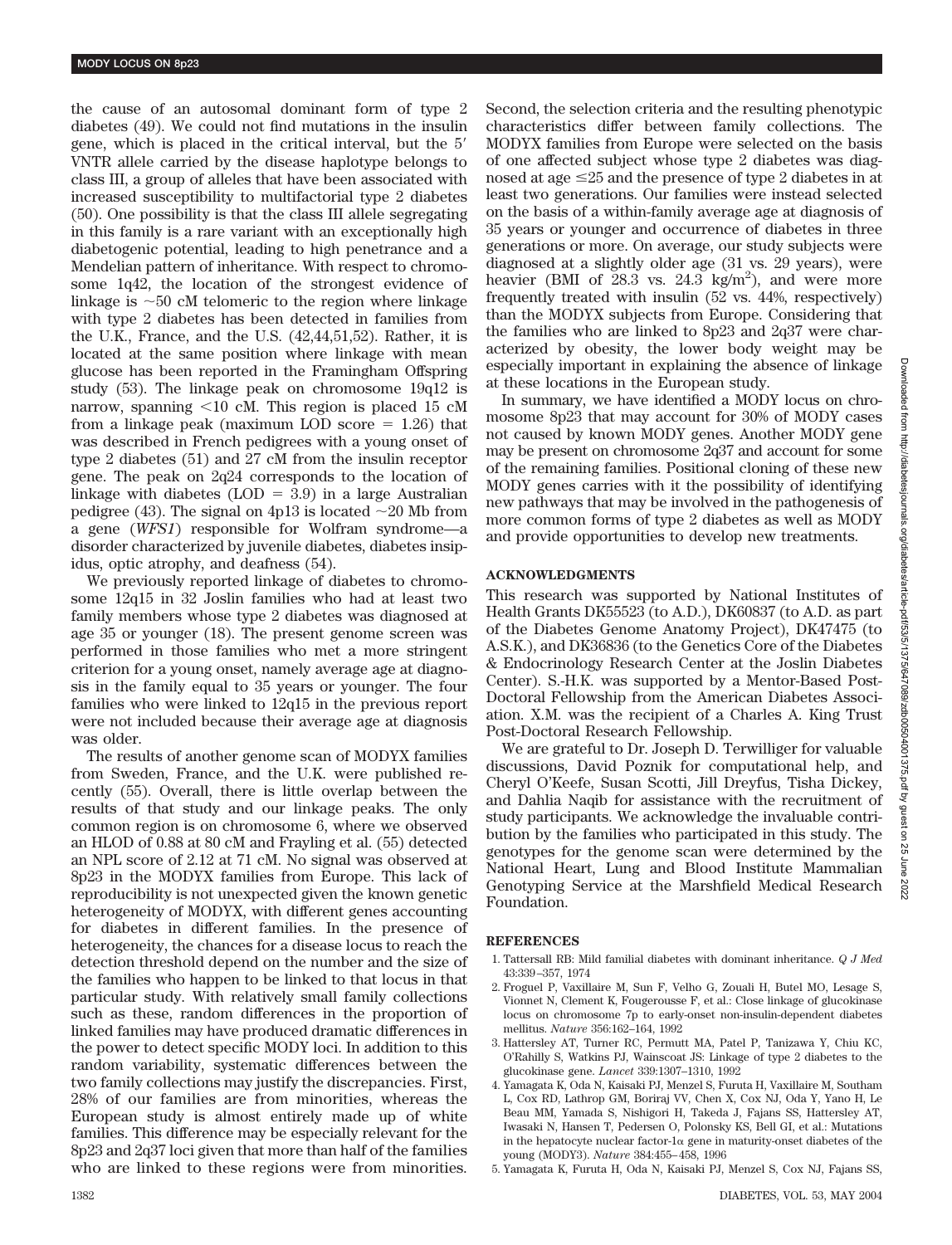Signorini S, Stoffel M, Bell GI: Mutations in the hepatocyte nuclear factor-4 $\alpha$  gene in maturity-onset diabetes of the young (MODY1). *Nature* 384:458–460, 1996

- 6. Doria A, Plengvidhya N: Recent advances in the genetics of maturity onset diabetes of the young and other forms of autosomal dominant diabetes. *Curr Opin Endocrinol Diabetes* 7:203–210, 2000
- 7. Stoffers DA, Ferrer J, Clarke WL, Habener JF: Early-onset type-II diabetes mellitus (MODY4) linked to IPF1. *Nat Genet* 17:138–139, 1997
- 8. Horikawa Y, Iwasaki N, Hara M, Furuta H, Hinokio Y, Cockburn BN, Lindner T, Yamagata K, Ogata M, Tomonaga O, Kuroki H, Kasahara T, Iwamoto Y, Bell GI: Mutation in hepatocyte nuclear factor-1 beta gene (TCF2) associated with MODY. *Nat Genet* 17:384–385, 1997
- 9. Malecki MT, Jhala US, Antonellis A, Fields L, Doria A, Orban T, Saad M, Warram JH, Montminy M, Krolewski AS: Mutations in NEUROD1 are associated with the development of type 2 diabetes mellitus. *Nat Genet* 23:323–328, 1999
- 10. Vaxillaire M, Boccio V, Philippi A, Vigouroux C, Terwilliger J, Passa P, Beckmann JS, Velho G, Lathrop GM, Froguel P: A gene for maturity onset diabetes of the young (MODY) maps to chromosome 12q. *Nat Genet* 9:418–423, 1995
- 11. Frayling TM, Bulamn MP, Ellard S, Appleton M, Dronsfield MJ, Mackie AD, Baird JD, Kaisaki PJ, Yamagata K, Bell GI, Bain SC, Hattersley AT: Mutations in the hepatocyte nuclear factor- $1\alpha$  gene are a common cause of maturity-onset diabetes of the young in the U.K. *Diabetes* 46:720–725, 1997
- 12. Klupa T, Warram JH, Antonellis A, Pezzolesi M, Nam M, Malecki MT, Doria A, Rich SS, Krolewski AS: Determinants of the development of diabetes (maturity-onset diabetes of the young-3) in carriers of  $HNF-1\alpha$  mutations: evidence for parent-of-origin effect. *Diabetes Care* 25:2292–2301, 2002
- 13. Macfarlane WM, Frayling TM, Ellard S, Evans JC, Allen LI, Bulman MP, Ayres S, Shepherd M, Clark P, Millward A, Demaine A, Wilkin T, Docherty K, Hattersley AT: Missense mutations in the insulin promoter factor-1 gene predispose to type 2 diabetes. *J Clin Invest* 104:R33–R39, 1999
- 14. Hani EH, Stoffers DA, Chevre JC, Durand E, Stanojevic V, Dina C, Habener JF, Froguel P: Defective mutations in the insulin promoter factor-1 (IPF-1) gene in late-onset type 2 diabetes mellitus. *J Clin Invest* 104:R41–R48, 1999
- 15. Triggs-Raine BL, Kirkpatrick RD, Kelly SL, Norquay LD, Cattini PA, Yamagata K, Hanley AJ, Zinman B, Harris SB, Barrett PH, Hegele RA. HNF-1 $\alpha$  G319S, a transactivation-deficient mutant, is associated with altered dynamics of diabetes onset in an Oji-Cree community. *Proc Natl Acad SciUSA* 99:4614–4619, 2002
- 16. Mohlke KL, Silander K, Peck EC, Scott LJ, Hollstein PE, Skol AD, Li C, Chines PS, Valle TT, Gergamn RN, Tuomilehto J, Watanabe RM, Boehnke M, Collins FS: Common non-coding SNPs near the hepatocyte nuclear factor-4 alpha gene are associated in type 2 diabetes. *Am J Hum Genet* 73 (Suppl.):210, 2003
- 17. Love-Gregory LD, Wasson J, Ma J, Jin CH, Suarez BK, Permutt MA: A common polymorphism in the upstream promoter (P2) of the HNF-4 $\alpha$  gene on chromosome 20q is associated with type 2 diabetes and appears to account for the evidence of linkage in an Ashkenazi Jewish population. *Am J Hum Genet* 73 (Suppl.):534, 2003
- 18. Bektas A, Suprenant ME, Wogan LT, Plengvidhya N, Rich SS, Warram JH, Krolewski AS, Doria A: Evidence of a novel type 2 diabetes locus 50 cM centromeric to NIDDM2 on chromosome 12q. *Diabetes* 48:2246–2251, 1999
- 19. Bennett PH: Definition, diagnosis, and classification of diabetes mellitus and impaired glucose tolerance. In *Joslin's Diabetes Mellitus.* Kahn CR, Weir GC, Eds*.* Philadelphia, Lea and Febiger, 1994, p. 193–200
- 20. Peters AL, Davidson MB, Schriger DL, Hasselblad V: A clinical approach for the diagnosis of diabetes mellitus: an analysis using glycosylated hemoglobin levels: Meta-analysis Research Group on the Diagnosis of Diabetes Using Glycated Hemoglobin Levels. *JAMA* 276:1246–1252, 1996
- 21. Weber JL, Broman KW: Genotyping for human whole-genome scans: past, present, and future. *Adv Genet* 42:77–96, 2001
- 22. McPeek MS, Sun L: Statistical tests for detection of misspecified relationships by use of genome-screen data. *Am J Hum Genet* 66:1076–1094, 2000
- 23. O'Connell JR, Weeks DE: PedCheck: a program for identification of genotype incompatibilities in linkage analysis. *Am J Hum Genet* 63:259– 266, 1998
- 24. Sobel E, Lange K: Descent graphs in pedigree analysis: applications to haplotyping, location scores, and marker-sharing statistics. *Am J Hum Genet* 58:1323–1337, 1996
- 25. Kong A, Cox NJ: Allele-sharing models: LOD scores and accurate linkage tests. *Am J Hum Genet* 61:1179–1188, 1997
- 26. Hodge SE, Vieland VJ, Greenberg DA: HLODs remain powerful tools for detection of linkage in the presence of genetic heterogeneity. *Am J Hum Genet* 70:556–559, 2002
- 27. Kruglyak L, Daly MJ, Reeve-Daly MP, Lander ES: Parametric and nonpara-

metric linkage analysis: a unified multipoint approach. *Am J Hum Genet* 58:1347–1363, 1996

- 28. Lathrop GM, Lalouel JM: Easy calculations of lod scores and genetic risks on small computers. *Am J Hum Genet* 36:460–465, 1984
- 29. Ott J: Linkage analysis and family classification under heterogeneity. *Ann Intern Med* 47:311–320, 1983
- 30. Nyholt DR: All LODs are not created equal. *Am J Hum Genet* 67:282–288, 2000
- 31. Abreu PC, Hodge SE, Greenberg DA: Quantification of type I error probabilities for heterogeneity LOD scores. *Genet Epidemiol* 22:156–169, 2002
- 32. Zhao Y, Bjorbaek C, Weremowicz S, Morton CC, Moller DE: RSK3 encodes a novel pp90*rsk* isoform with a unique N-terminal sequence: growth factor-stimulated kinase function and nuclear translocation. *Mol Cell Biol* 15:4353–4363, 1995
- 33. Ney PA, Andrews NC, Jane SM, Safer B, Purucker NE, Weremowicz S, Morton CC, Goff SC, Orkin SH, Nienhuis AW: Purification of the human NF-E2 complex: cDNA cloning of the hematopoietic cell-specific subunit and evidence for an associated partner. *Mol Cell Biol* 13:5604–5612, 1993
- 34. Kong A, Gudbjartsson DF, Sainz J, Jonsdottir GM, Gudjonsson SA, Richardsson B, Sigurdardottir S, Barnard J, Hallbeck B, Masson G, Shlien A, Palsson ST, Frigge ML, Thorgeirsson TE, Gulcher JR, Stefansson K: A high-resolution recombination map of the human genome. *Nat Genet* 31: 241–247, 2002
- 35. Giglio S, Broman KW, Matsumoto N, Calvari V, Gimelli G, Neumann T, Ohashi H, Voullaire L, Larizza D, Giorda R, Weber JL, Ledbetter DH, Zuffardi O: Olfactory receptor-gene clusters, genomic-inversion polymorphisms, and common chromosome rearrangements. *Am J Hum Genet* 68:874–883, 2001
- 36. Broman KW, Matsumoto N, Giglio S, Lese Martin C, Roseberry JA, Zuffardi O, Ledbetter DH, Weber JL: Common long human inversion polymorphism on chromosome 8p. In *Science and Statistics: A Festshrift for Terry Speed IMS Lecture Notes-Monograph Series.* Vol. 40. Goldstein DR, Ed. Beachwood, OH, Institution of Mathematical Statistics, 2003, p. 237–245
- 37. Sugawara H, Harada N, Ida T, Ishida T, Ledbetter DH, Yoshiura K, Ohta T, Kishino T, Niikawa N, Matsumoto N: Complex low-copy repeats associated with a common polymorphic inversion at human chromosome 8p23. *Genomics* 82:238–44, 2003
- 38. Halpern J, Whittemore AS: Multipoint linkage analysis: a cautionary note. *Hum Hered* 49:194–196, 1999
- 39. Daw EW, Thompson EA, Wijsman EM: Bias in multipoint linkage analysis arising from map misspecification. *Genet Epidemiol* 19:366–380, 2000
- 40. Hanis CL, Boerwinkle E, Chakraborty R, Ellsworth DL, Concannon P, Stirling B, Morrison VA, Wapelhorst B, Spielman RS, Gogolin-Ewens KJ, Shepard JM, Williams SR, Risch N, Hinds D, Iwasaki N, Ogata M, Omori Y, Petzold C, Rietzch H, Schroder HE, Schulze J, Cox NJ, Menzel S, Boriraj VV, Chen X, et al.: A genome-wide search for human non-insulin-dependent (type 2) diabetes genes reveals a major susceptibility locus on chromosome 2. *Nat Genet* 13:161–166, 1996
- 41. Pezzolesi MG, Nam M, Nagase T, Klupa T, Dunn JS, Mlynarski WM, Rich SS, Warram JH, Krolewski AS: Examination of candidate chromosomal regions for type 2 diabetes reveals a susceptibility locus on human chromosome 8p23.1. *Diabetes* 53:486–491, 2004
- 42. Wiltshire S, Hattersley AT, Hitman GA, Walker M, Levy JC, Sampson M, O'Rahilly S, Frayling TM, Bell JI, Lathrop GM, Bennett A, Dhillon R, Fletcher C, Groves CJ, Jones E, Prestwich P, Simecek N, Rao PV, Wishart M, Bottazzo GF, Foxon R, Howell S, Smedley D, Cardon LR, Menzel S, McCarthy MI: A genomewide scan for loci predisposing to type 2 diabetes in a U.K. population (the Diabetes UK Warren 2 Repository): analysis of 573 pedigrees provides independent replication of a susceptibility locus on chromosome 1q. *Am J Hum Genet* 69:553–569, 2001
- 43. Busfield F, Duffy DL, Kesting JB, Walker SM, Lovelock PK, Good D, Tate H, Watego D, Marczak M, Hayman N, Shaw JT: A genomewide search for type 2 diabetes-susceptibility genes in indigenous Australians. *Am J Hum Genet* 70:349–357, 2002
- 44. Elbein SC, Hoffman MD, Teng K, Leppert MF, Hasstedt SJ: A genome-wide search for type 2 diabetes susceptibility genes in Utah Caucasians. *Diabetes* 48:1175–1182, 1999
- 45. Iwasaki N, Cox NJ, Wang YQ, Schwarz PE, Bell GI, Honda M, Imura M, Ogata M, Saito M, Kamatani N, Iwamoto Y: Mapping genes influencing type 2 diabetes risk and BMI in Japanese subjects. *Diabetes* 52:209–213, 2003
- 46. Bondeson ML, Dahl N, Malmgren H, Kleijer WJ, Tonnesen T, Carlberg BM, Pettersson U: Inversion of the IDS gene resulting from recombination with IDS-related sequences is a common cause of the Hunter syndrome. *Hum Mol Genet* 4:615–621, 1995